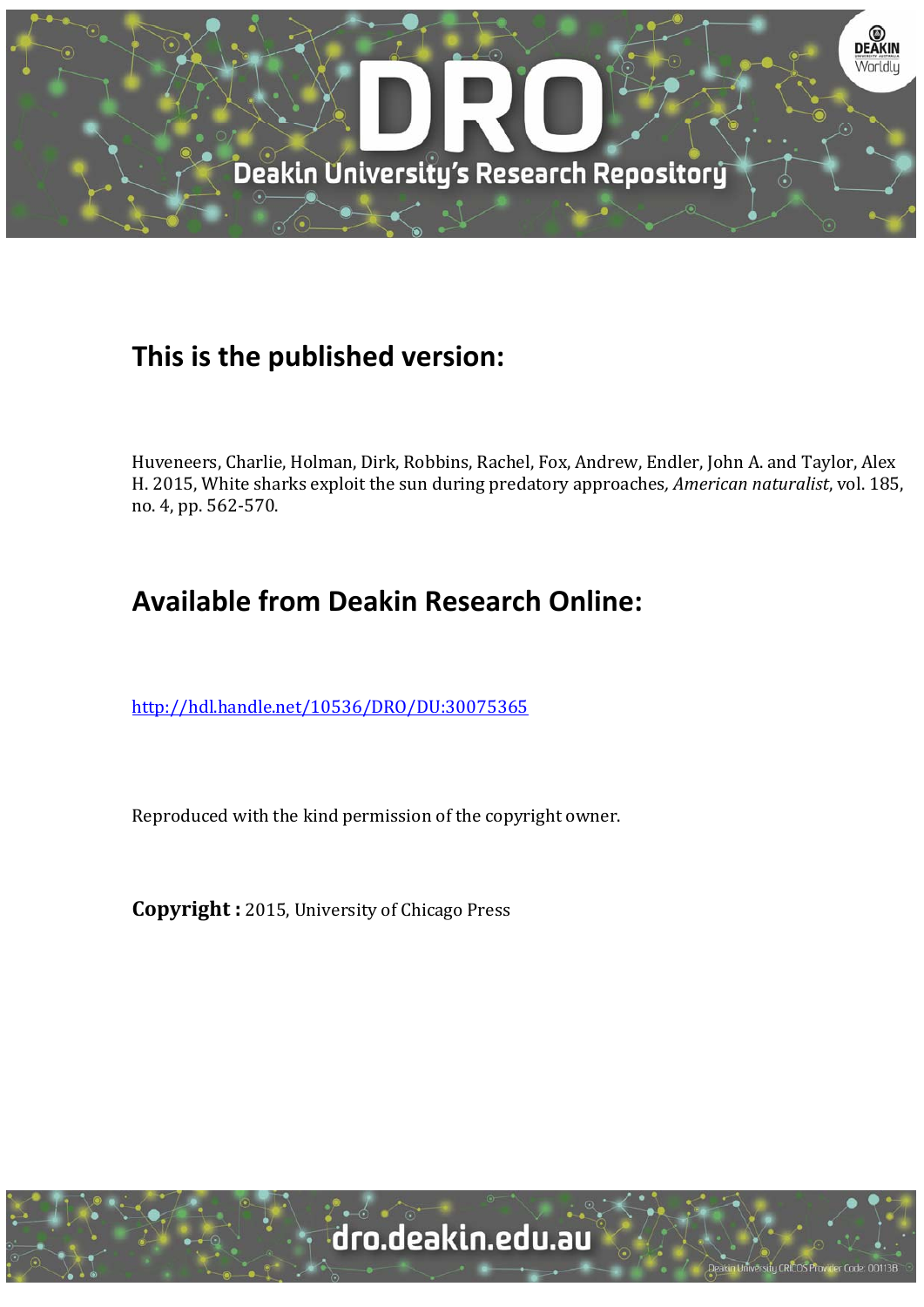



### The University of Chicago

White Sharks Exploit the Sun during Predatory Approaches Aut hor (s): Char lie Huveneer s, Dir k Holman, Rachel Robbins, Andr ew Fox, J ohn A. Endler , Alex H. Tay lor Sour ce: The American Nat uralist, Vol. 185, No. 4 (April 2015), pp. 562-570 Published by: The University of Chicago Press for The American Society of Naturalists St able URL: http://www.jstor.org/stable/10.1086/680010 Accessed: 06/ 11/ 2015 00:02

Your use of the JSTOR archive indicates your acceptance of the Terms & Conditions of Use, available at http://www.jstor.org/page/info/about/policies/terms.jsp

JSTOR is a not-for-profit service that helps scholars, researchers, and students discover, use, and build upon a wide range of content in a trusted digital archive. We use information technology and tools to increase productivity and facilitate new forms of scholarship. For more information about JSTOR, please contact support@jstor.org.



*The University of Chicago Press*, *The American Society of Naturalists*, *The University of Chicago* are collaborating with JSTOR to digitize, preserve and extend access to *The American Naturalist.*

http://www.jstor.org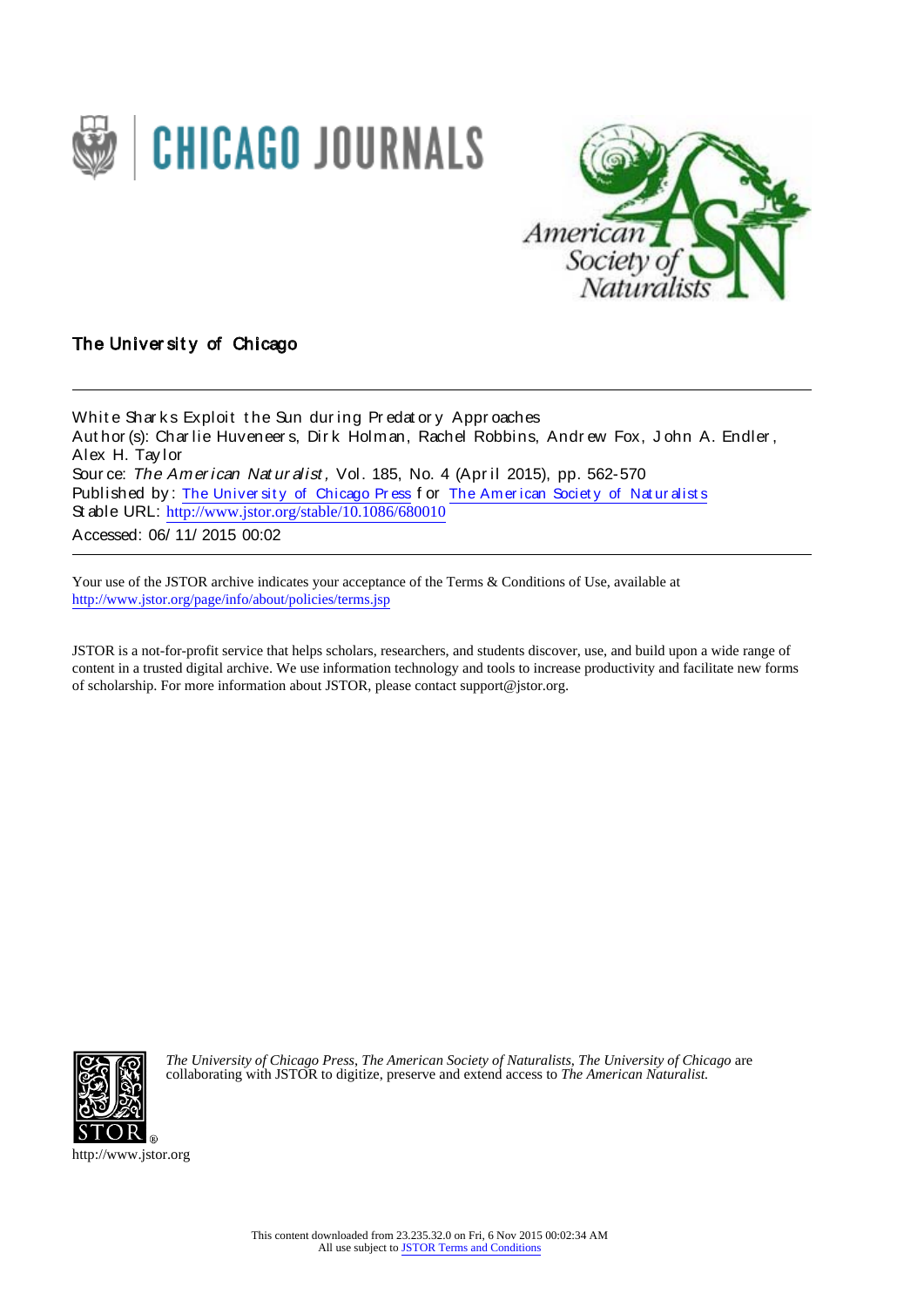#### Nat ur al Hist or y Not e

### White Sharks Exploit the Sun during Predatory Approaches

Charlie Huveneers,<sup>1,2,\*</sup> Dirk Holman,<sup>1</sup> Rachel Robbins,<sup>3</sup> Andrew Fox,<sup>3</sup> John A. Endler,<sup>4</sup> and Alex H. Taylor<sup>5</sup>

1. School of Biological Sciences, Flinders University, Adelaide, South Australia 5042, Australia; 2. Threatened, Endangered, and Protected Species Subprogram, Aquatic Sciences, South Australian Research and Development Institute, Adelaide, South Australia 5024, Australia; 3. Fox Shark Research Foundation, Adelaide, South Australia 5070, Australia; 4. School of Life and Environmental Sciences, Deakin University, Waurn Ponds, Victoria 3216, Australia; 5. School of Psychology, University of Auckland, Private Bag 92019, Auckland, New Zealand

Submitted May 25, 2014; Accepted October 14, 2014; Electronically published February 13, 2015 Online enhancements: appendix, video, zip file.

a bst r a ct : There is no conclusive evidence of any nonhuman animal using the sun as part of its predation strategy. Here, we show that the world's largest predatory fish— the white shark (Carcharodon carcharias)— exploits the sun when approaching baits by positioning the sun directly behind them. On sunny days, sharks reversed their direction of approach along an east-west axis from morning to afternoon but had uniformly distributed approach directions during overcast conditions. These results show that white sharks have sufficient behavioral flexibility to exploit fluctuating environmental features when predating. This sun-tracking predation strategy has a number of potential functional roles, including improvement of prey detection, avoidance of retinal overstimulation, and predator concealment.

Keywords: Carcharodon carcharias, behavioral flexibility, concealment, hiding strategy, predation strategy, prey detection.

#### Introduction

Predation is one of the key forces driving animal evolution, with predator-prey interactions being fundamental to the survivorship of both participants (Darwin 1871; Dawkins and Krebs 1979; Endler 1991). Although most studies have historically treated predators as abstract sources of risk to which prey respond, the fundamental role of predators and their malleable behavioral response in predatorprey dynamics has only been recognized recently (Lima 2002). Nevertheless, the behavior and movements of predators affects antipredator responses and the scale at which they occur and should be accounted for when investigating predator-prey relationships (Lima 2002; Heithaus and Vaudo 2012).

Many species of sharks are considered apex predators within the ecosystem in which they live and fill a diverse range of predatory niches in marine and some freshwater ecosystems (Cortés 1999; Heithaus et al. 2010). The predatorprey relationship between sharks and lower trophic levels has previously been used as a successful model to predict ecological consequences of marine predator declines (Heithaus et al. 2008) and to develop a predictive framework for predatory risk effects (Heithaus et al. 2009). Sharks are therefore a useful model species to investigate predation strategies during predator-prey interactions. Here, we examine a strategy used by the white shark (Carcharodon carcharias) to facilitate food capture. This species has complex movement and foraging behaviors that vary between prey types and habitat (Bruce et al. 2006; Sims et al. 2012). Most previous studies on the predatory behavior of white sharks have focused on interactions with pinnipeds (Klimley et al. 1996; Martin et al. 2005), environmental factors influencing predation frequencies (Klimley et al. 1992; Anderson et al. 1996; Pyle et al. 1996; Hammerschlag et al. 2006), and how pinniped-shark interactions affect the relative spatiotemporal distribution of white sharks (Klimley et al. 2001; Laroche et al. 2008; Domeier et al. 2012; Fallows et al. 2012; Kock et al. 2013). Comparatively little is known about the predation or approach strategy of white sharks because of the logistic difficulties and relatively rare opportunity to observe natural predatory events. A conceptual model based on optics and physical laws recently suggested that white sharks ambush from depth and around dawn and dusk to take advantage of backlighting and scotopic conditions and to hide from their prey (Martin and Hammerschlag 2012). However, there currently are limited empirical and no experimental studies that have examined in detail the predation strategies or approach behavior of white sharks.

Here, we examined whether white sharks direct their approach to baits in relation to a key environmental variable— the sun— and suggest the functional role of this ap-

<sup>\*</sup> Corresponding author; e-mail: charlie.huveneers@flinders.edu.au.

Am. Nat. 2015. Vol. 185, pp. 562–570. q 2015 by The University of Chicago. 0003-0147/2015/18504-55503\$15.00. All rights reserved. DOI: 10.1086/680010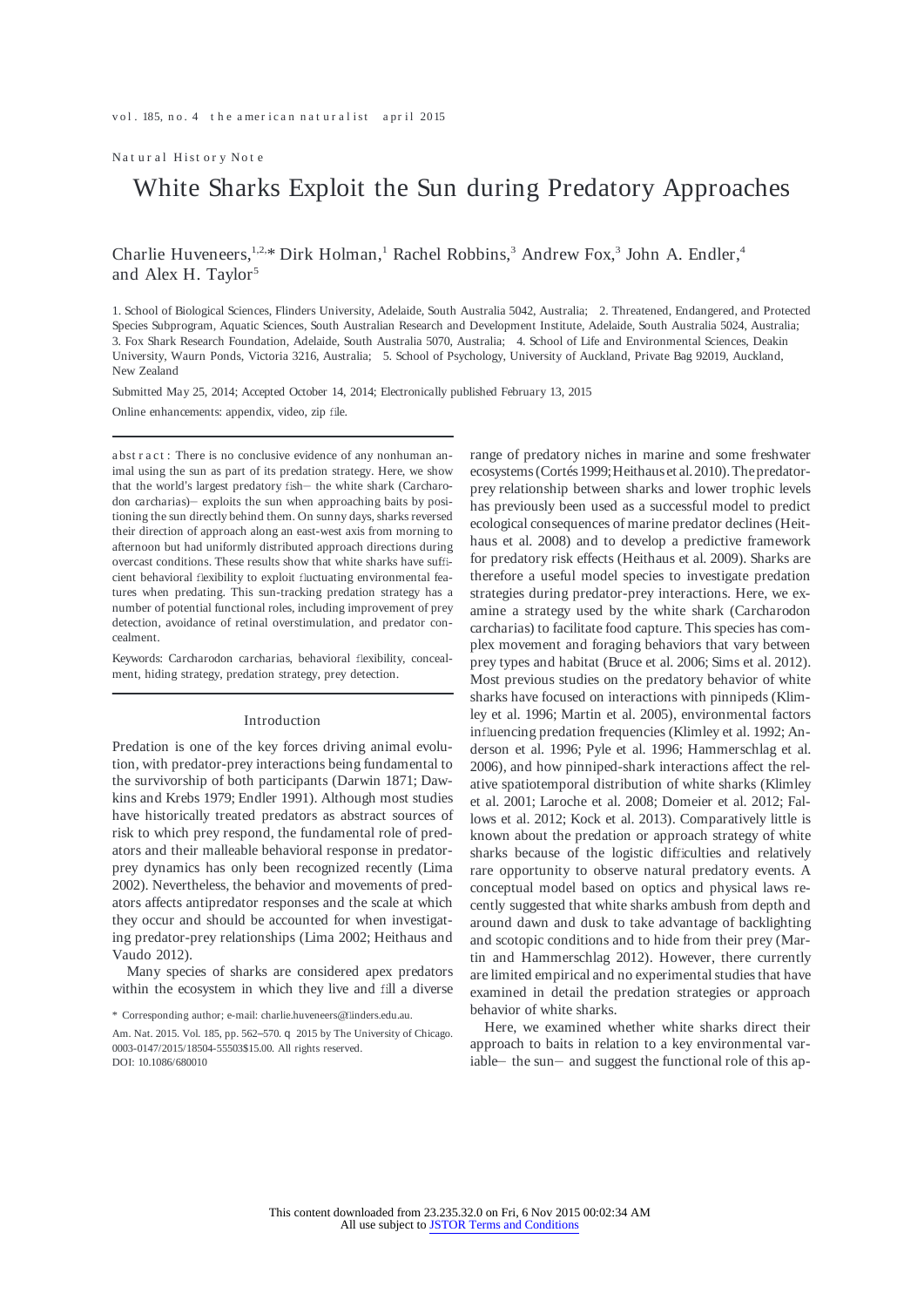proach strategy. To enable us to obtain larger sample sizes than accidental observations of natural predation events, the approach behavior of white sharks toward bait was used as a proxy to test the hypothesis that white sharks can exploit the sun when approaching an object of interest.

#### Methods

We investigated the approach behavior of white sharks to tuna bait during 30 days between July and November 2011 at the North and South Neptune Island Groups (357149′S, 1367049′E), South Australia, near the approach to Spencer Gulf, about 30 km from the Australian mainland. We sampled during both clear and overcast days. Overcast days eliminate any directional or glare effects from the sun.

White sharks were attracted to the vessel using an odor plume (berley), which was established by continuously disbursing a mix of unrefined fish oil and minced southern bluefin tuna (Thunnus maccoyii) flesh and blood into the water at the stern of an anchored vessel. Sections of southern bluefin tuna (∼6 kg) were used as bait and attached to a float secured by a 15-m line. Tuna forms part of the white shark's natural diet (Cliff et al. 1989) and so was selected to elicit a feeding motivation similar to that for natural prey. The tuna section was retracted as soon as a shark attempted to bite the bait, making it difficult for the shark to gain the bait, and it created, from the shark's perspective, a situation analogous to a failed attack on a fleeing prey. This was reflected by the observed speed of approach, which was faster than when sharks approach carrion (Dudley et al. 2000; Dicken 2008; C. Huveneers, personal observation). Although the behavior observed does not necessarily represent that of a hunting white

shark, it allows experimental investigation of the behavior of unrestrained wild sharks. The bait was allowed to drift from the stern of the vessel to attract white sharks. Only one line with one bait was used per approach. The bait and line were deployed from about 0700 to 1800 hours, with the bait being refreshed approximately every 2 h. For each approach, the following parameters were recorded: shark sex, size, and identification marks; direction of approach; type of approach; and the sun direction (table 1).

We used only initial predatory approaches to the bait to investigate approach direction in relation to the sun. According to optimal foraging theory, sharks would be more likely to employ a strategy that optimizes chances of success during predatory approaches than during an investigatory approach (Dill 1983; Helfman and Winkleman 1991; for definitions of each type of approach, see table 1). Additionally, secondary or subsequent approaches— where the shark made repeated attempts at the bait in a single interaction— were more likely a response of the shark position in relation to the bait following the first approach rather than an indication of any approach strategy.

During each predatory interaction, we measured the direction of both the sun (if present) and the sharks' approach to the bait relative to the boat and then adjusted for the boat orientation. Approaches under overcast conditions— when sun glare was not present— were analyzed separately to examine whether environmental factors other than sun direction were responsible for our results. We categorized all approaches and sun directions into twelve 307segments. Recording exact approach direction or using bins smaller than 307segments would have implied a higher level of precision than achievable in this study. As sharks swam toward the bait, the directionality of approach could

Table 1: Descriptions of the parameters recorded for each shark approach

| Parameter recorded    | Description                                                                                                                                                                                                                                                                                                                                                                                                                                                                                                                |  |  |  |
|-----------------------|----------------------------------------------------------------------------------------------------------------------------------------------------------------------------------------------------------------------------------------------------------------------------------------------------------------------------------------------------------------------------------------------------------------------------------------------------------------------------------------------------------------------------|--|--|--|
| Shark sex             | Sex of sharks was recorded on the basis of the presence or absence of claspers and could be determined<br>from the surface or underwater while diving.                                                                                                                                                                                                                                                                                                                                                                     |  |  |  |
| Shark size            | Experienced observers on the boat estimated shark length by comparing shark lengths to known dimen-<br>sions, such as vessel or diving cage width.                                                                                                                                                                                                                                                                                                                                                                         |  |  |  |
| Shark identification  | Shark identity was recorded for each individual shark, using natural markings and coloration (Domeier and<br>Nasby-Lucas 2007). Three physical features were used for identification: trailing edge of the first dorsal<br>fin (Anderson et al. 2011; Chapple et al. 2011), pigmentation of the lower caudal fin (Domeier and<br>Nasby-Lucas 2007), and external markings or scars (e.g., fin damage, major scars, mutilations).                                                                                           |  |  |  |
| Direction of approach | The direction from which the sharks approached the bait. Quantified using 307 segments in relation to the<br>boat, where 07 is positioned directly in front of the transom deck (from which baits were deployed) and<br>1807 is directly behind ( <i>i.e.</i> , the bow of the vessel).                                                                                                                                                                                                                                    |  |  |  |
| Type of approach      | Classified as either predatory or investigative. Predatory approaches were defined as the shark actively<br>pursuing the bait; attempting to take the bait by snapping, lunging, or partially breaching; following the<br>bait as it was retracted; or changing its swimming course direction toward the exact location of the bait.<br>Investigative approaches were defined as approaches where the shark swam past, under, or around the<br>bait without changing course toward the bait location or pursuing the bait. |  |  |  |
| Direction of the sun  | Quantified similarly to direction of approach by using 307 segments in relation to the boat.                                                                                                                                                                                                                                                                                                                                                                                                                               |  |  |  |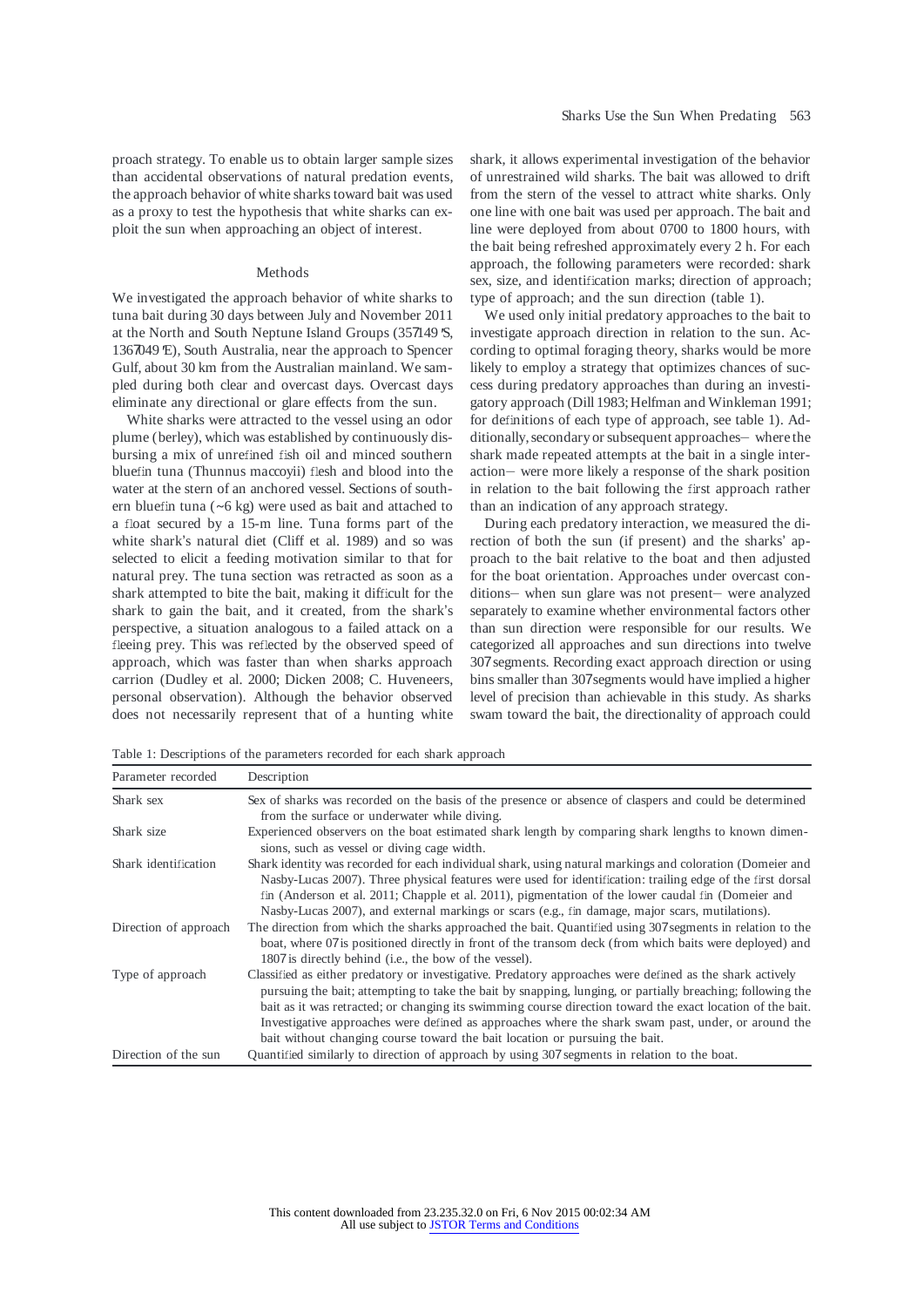slightly change, such that the body angle measured when sharks were 5 m from the bait was not exactly the same as when sharks were 1 m from the bait. For each approach, the 307segment was recorded on the basis of the average body angle of the shark from when sharks where first sighted (up to a maximum of 5 m from the bait) until it attempted to consume the bait. We tested whether sharks were approaching from the same direction as the sun (i.e., with the sun behind them) more often than would be expected by chance, using the modified Rayleigh test for circular distribution, also known as the V test (Rayleigh 1919; Greenwood and Durand 1955).

We examined shark approach direction in the morning (0700–1000 hours) and in the afternoon (1500–1800 hours) with respect to compass direction. V tests were used to test whether sharks were more likely to approach from the east in the morning and from the west in the afternoon compared with a uniform distribution. For this analysis, sharks were considered to approach from the same direction as the sun if they were approaching from 307–907in the morning or 2707–3307 in the afternoon (07p north). The 607 angle allowed for the progression of the sun within the 3-h observation period (Johnsen 2012).

We conducted within-subject analyses of the predatory behavior of sharks to test whether the results across multiple sharks were also observed at an individual level. The use of within-subject binomial tests is a standard way of examining the behavioral strategies of individual humans and animals in the field of comparative cognition, despite the issue of independence (e.g., Tomasello et al. 1997; Kaminski et al. 2004; Silva et al. 2005; Seed et al. 2009; Taylor et al. 2009). For this analysis, we selected sharks  $(n \nvert p \nvert 7)$ that interacted regularly with the bait, with regular interaction defined as a minimum of five predatory approaches per day for 2 days, with approaches occurring over a time period of at least 2 h. We used this strict definition because sun direction could have covaried with odor trails created by wind or tide direction for short periods on certain days. By examining only the sharks that approached the bait over a minimum of 2 h on two different days, we reduced the possibility that our results could be due to such covariation, because wind or tide direction were unlikely to constantly change in the same way as the sun throughout the study period. Although wind direction can predictably change throughout the day, as air temperature increases over land masses producing onshore winds, the study site was 30 km from the closest sizable land mass and was not affected by onshore winds. To ensure that our results were not solely due to the behavior of these persistent sharks, we also performed a V test excluding them.

The potential influence of environmental variables on white shark approach direction was tested using a generalized linear mixed model (GLMM). The error structure of GLMM corrects for nonindependence of sampling units due to repeated measures of the same individual and shared temporal structure. Our GLMM had sun direction, wind direction and strength, swell height, and water depth as fixed factors and individual sharks as a random effect. Before applying the model, collinearity between variables was tested using a stepwise function to iteratively remove collinear variables by calculating the variance inflation factor of variables against each other. Variables with a variance inflation factor 15 were not included in the GLMM. Modeling was undertaken using the glmmPQL function of the MASS R package. The most appropriate statistical family and error distribution (gamma distribution with inverse link) and the validity of the model were determined through an examination of the distribution of the response variable, a visual inspection of the residuals for the saturated models, and an ANOVA test between the fitted and residual values of the model.

The uniformity of approach direction across the twelve 307segments was also tested during overcast days to determine whether directionality of approaches still occurred when light was diffused by clouds by using the Rayleigh test for uniformity, and this was compared with approach direction during sunny days through the Watson-Williams two-sample test (Mardia and Jupp 2000). The influence of other behavioral drivers (e.g., boat direction, wind, surface berley) was assessed by testing directionality of approaches in relation to boat and wind directions against a uniform approach direction using the V test.

In addition, circular variance  $(S^2; Zar 2010)$  of approach direction was compared between sunny and overcast days. Circular variance was calculated for each shark that interacted regularly with the bait to measure the dispersion of the data and assess whether approaches originated from the exact direction of the sun (small variance) or across the 1807 segment with the sun behind the sharks (large variance).

The measure of success rate also enabled us to assess whether the sun-hiding strategy resulted in higher probabilities of successful predation. The success rate of each approach was recorded in this study, but differences in the experience of the various bait handlers used in the study and the lack of complete recording of who the bait handler was on each approach prevented any analysis from being meaningful. Some handlers were highly experienced at preventing the sharks from gaining the bait, others were not. Thus, the chance of sharks gaining the bait fluctuated inconsistently over time. The bait was, however, presented the same way by each bait handler.

#### Results

A total of 958 approaches by 44 different white sharks were recorded. Out of those, 579 approaches by 37 sharks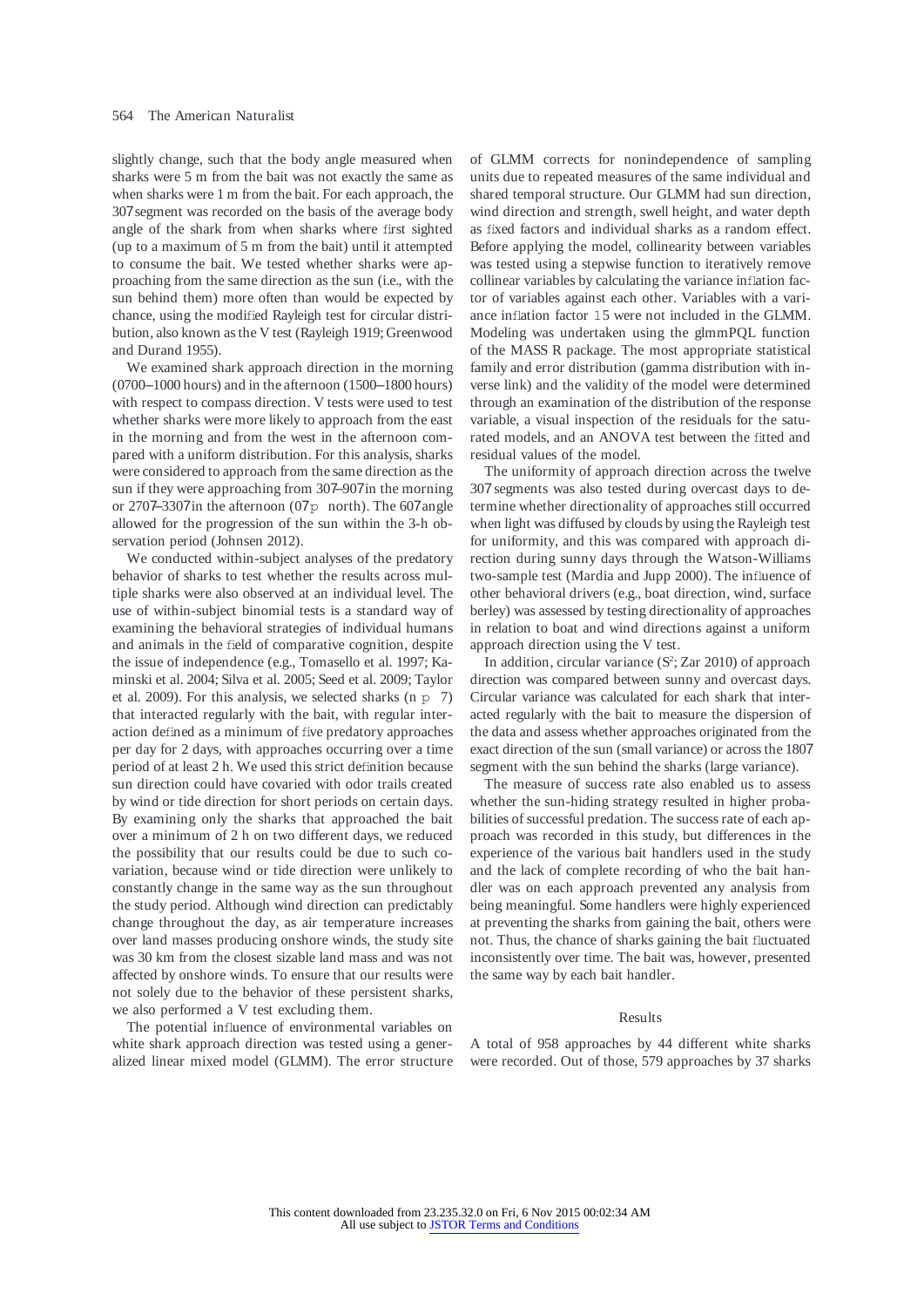were categorized as predatory approaches, with 400 approaches (36 sharks) being initial predatory approaches. Of these, 63 approaches were by 11 sharks during overcast conditions, and 337 approaches were by 34 sharks during sunny conditions (data deposited in the Flinders University of South Australia Repository, http://hdl.handle.net /2328.1/1125, and in the zip file, available online).

Preliminary analysis combining all initial predatory approaches ( $n \times 337$ ) showed that approach direction was not uniformly distributed (u  $p \quad 0.116$ , P  $p \quad .001$ ), with sharks primarily approaching the bait from the direction of the 307 segment containing the sun (20.0%; fig. 1A; video 1). If sharks were exploiting the sun, we would expect them to approach from the east in the morning and the west in the evening. Out of the 337 recorded approaches, only 20 approaches were recorded between 0700 and 1000 hours. Eight of those were from 307–907(40.0%), leading to the overall approach direction during the morning to be significantly more oriented than expected by chance (u p 0.476, P p .001). Fifty-seven approaches were recorded between 1500 and 1800 hours. Fifteen approaches were from 2707–3307(26.3%), which also led to approach direction during the afternoon being significantly more likely to come from the direction of the sun (u p  $0.224$ , P p  $.008$ ; table 2). These results suggested that sharks were more likely to approach the bait from the east in the morning and from the west in the afternoon than expected by chance.

Analysis of the behavior of the seven individual sharks that interacted frequently with the bait showed that four of the seven sharks approached with the sun behind them more than would be expected by chance (table A1; tables A1, A2 available online). Thus, the significant effect identified across all the sharks in our study was also seen in the behavioral strategies of individual sharks. Our main conclusion was not solely due to the behavior of these four sharks; the analysis of the full data set excluding these sharks still showed that approaches from the direction of the sun were marginally more frequent than expected by chance (n p 190 approaches, u p 0.103, P p  $.049$ ).

All variables included in the GLMM had a variance inflation factor !2 and were therefore included in the model. The only environmental variable that significantly affected the approach direction of white sharks was the sun direction (GLMM:  $t_{298}$  p 2 3.35, P ! .0001; table A2), with wind direction and strength, swell height, and depth not having a significant effect on the direction of approach of white sharks (table A2). In addition, the approach direction of white sharks was also dependent on the individual shark (random effect:  $t_{298}$  p 5.44, P ! .0001; table A2), supporting findings from the within-subject analysis that not all white sharks exploit the sun in similar ways.

In contrast to sunny days, approaches during overcast days were uniformly distributed (n  $\,p\,$  63 approaches, z  $\,p\,$ 

0.027, P p .954) and were significantly different from the mean approach directions during sunny conditions (Watson-Williams test: F p 13.06, P ! .0001). Approach directions were also homogeneously distributed in relation to the boat on both sunny and cloudy days (sunny: n p 337, z p 0.075, P p .153; cloudy: n p 63, z p 0.047, P p .871) and was not more frequent from the direction of the surface berley than expected by chance (n p 400 approaches,  $u \, p \, 0.041$ ,  $P \, p \, .876$ ). Thus, odor trails due to berley or position of the boat cannot explain our results.

Overall, circular variance of approaches during sunny days (0.81) was smaller than during overcast days (0.987). For all sharks that interacted regularly with the bait, circular variance of the data was less than the variance estimated if approaches were random across the 1807 segment around the sun. Overall, this decrease of circular variance was more pronounced for sharks approaching from the sun significantly more than expected by chance (table A2). The lower circular variances from the data support our findings that sharks did not just approach the bait with the sun behind them or to their side but specifically targeted the exact direction of the sun.

#### Discussion

Our results show that white sharks approached with the sun directly behind them more often than expected by chance and appeared to reverse their direction of approach along an east-west axis from morning to afternoon. Further analyses showed that this behavior was not observed on overcast days, nor did it correlate with other potential behavioral drivers, such as the boat or wind direction, which could affect the dispersal of surface berley. The lack of correlation with or significant effect from other environmental variables— coupled with directionality disappearing on overcast days— demonstrates that our results are likely due to shark's sensitivity to the direction of the sun and not to confounding variables. Given the low number of approaches observed in the morning and afternoon, further sampling of shark approaches at these times would be useful to confirm the hypothesis that individual sharks reverse their direction of approach across the day.

The approach strategy of using the sun was not observed in all sharks and suggests interindividual variation. This variation likely results from differences in feeding histories or other individual histories, motivations, conditions, or behavioral syndromes. This does not negate the findings of this study but instead reinforces the increasing recognition that individuals foraging in the same area can exhibit consistent differences in foraging patterns (individual specialization; Bolnick et al. 2003). Even within individuals, sharks can vary strategies with prey type (Heithaus and Vaudo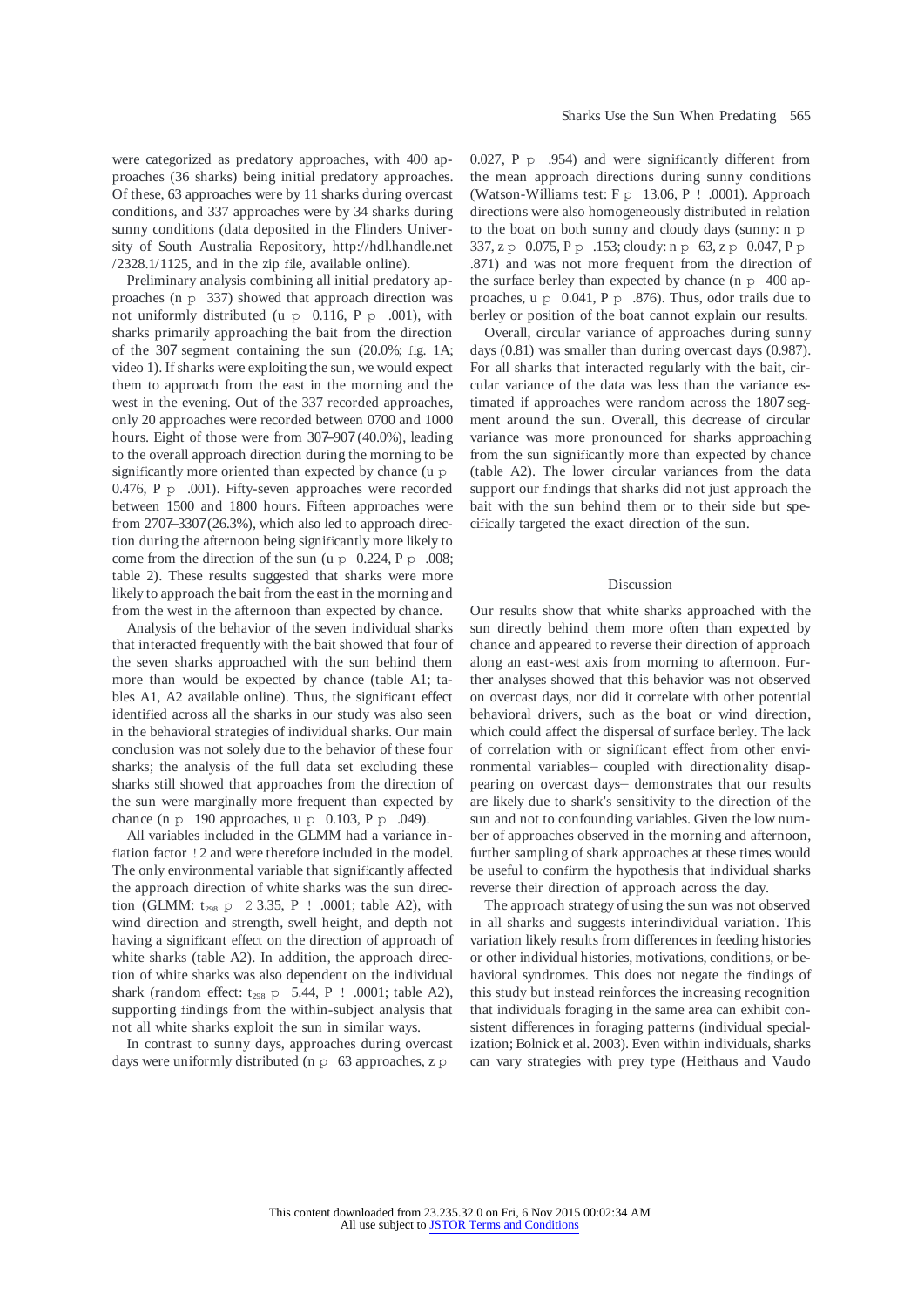

Figure 1: A, Percentage of shark predatory approach direction in relation to the position of the sun. Segments represent the twelve 307 segments, with the bottom segment representing approaches with the sun behind the shark, as illustrated by the shark, sun, and sun glare. The largest proportion of approaches by white sharks (20% of the 337 approaches) were from the same direction as the sun (i.e., with the sun directly behind the shark). This was significantly different from the expected random approach (P ! .001). B, Illustration of the hypothesized functional roles of sharks orienting themselves in relation to the sun (view from above).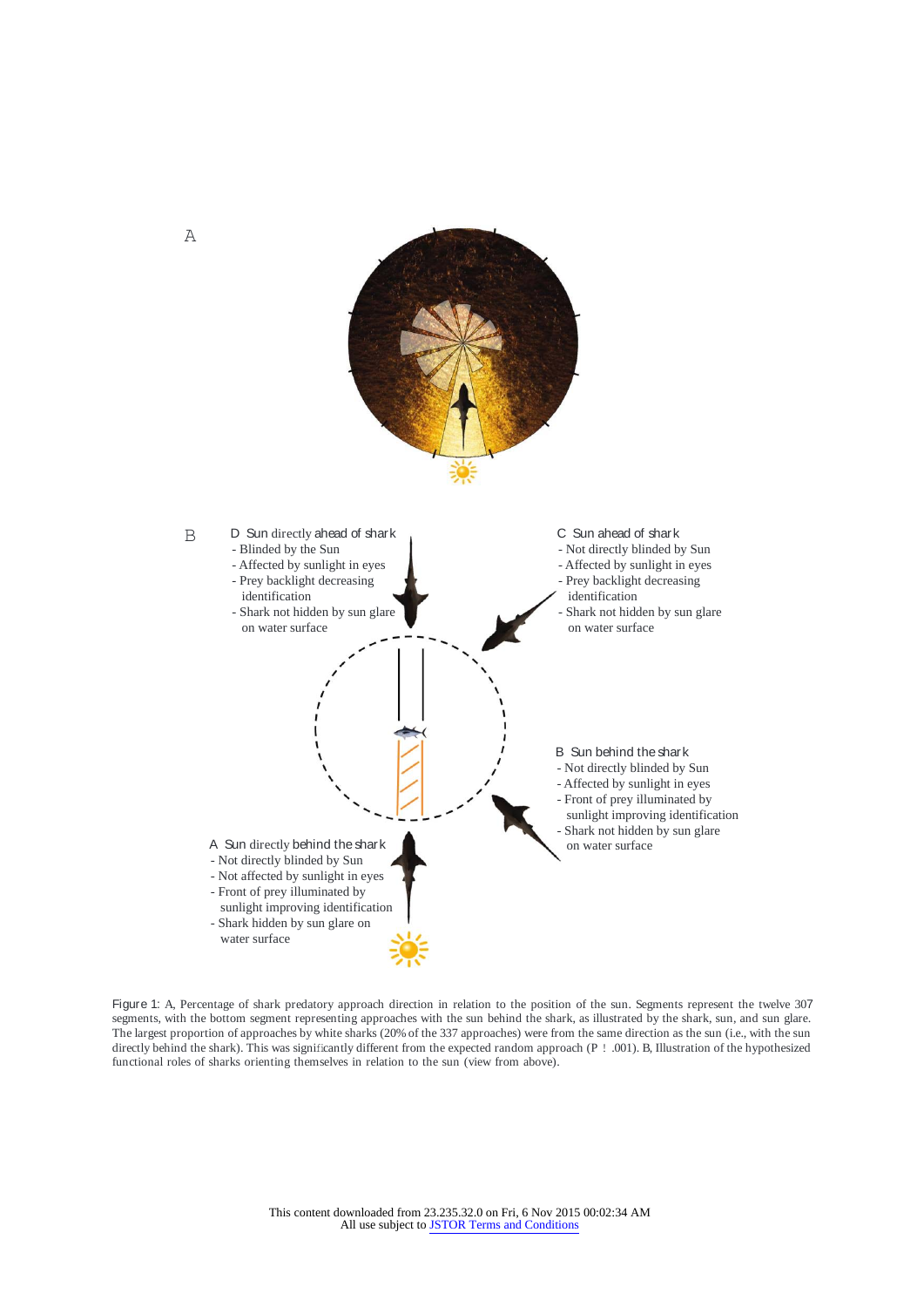

Video 1: Still photograph from a video (video 1, available online) showing examples of white sharks (Carcharodon carcharias) approaching a bait to illustrate the difference in visibility due to the sun glare on the water surface. The first approach illustrates a shark approaching from a different direction from the sun and shows that the shark is visible. The second approach illustrates a shark approaching from the direction of the sun and shows that the shark cannot be seen until it already has the bait.

2012). For example, whale sharks change their feeding technique— from active surface feeding to vertical feeding or passive feeding— with decreasing zooplankton densities (Nelson and Eckert 2007). White sharks attack sea lions with greater force than elephant seals because of differences in escape abilities and probability of getting wounded (Klimley et al. 1996). Differences in foraging strategies and tactics can play an important role in population, community, and ecosystem dynamics and deserve increased attention (Heithaus and Vaudo 2012).

Our findings represent the first empirical evidence of a nonhuman animal exploiting the sun as part of its predation strategy. Past studies have successfully shown that the behavior of prey species can be mediated by light intensity (Fernández-Juricic and Tran 2007; Braña et al. 2010) and sun direction (Carr and Lima 2014), with those studies often relating these behavioral changes to the trade-off between feeding and predator avoidance. The few studies that suggested that predators exploit the sun during predation provide poor or ambiguous evidence. For example, the Mauritius kestrel (Falco punctatus) might use sunorientated hunting behavior (Temple 1987); however, the tracking of the sun by that species appears to be driven by the heliotrophic behavior of its prey, geckos of the genus Phelsuma. Peregrine falcons (Falco perigrinus) have also been found to approach prey from the east in the morning (Tucker et al. 2000). This study was then used by Carr and Lima (2014) to suggest that prey species predominantly faced south in response to the behavioral tactics of predators attacking out of the sun. However, because no observations of predation were made in the afternoon, the behavior described by Tucker et al. (2000) may be affected by other environmental variables.

There are several non–mutually exclusive hypotheses that could explain the functional role for sharks to use the sun (fig. 1B). White sharks may approach with the sun directly behind them to increase the detectability and visual identification of the pursued bait. This can occur in three ways. First, visual detection and identification of the intended prey is improved when the sun is behind the approaching shark because the sun directly illuminates the side of the prey facing the shark (fig. 1B, positions A and B). In contrast, when the sun is in front of the shark, the prey side facing the shark is in shadow, hampering prey identification (fig. 1B, positions C and D).

Second, if the sun is behind the shark, the contrast between the prey and the visual background is further increased because of the darker visual background. The visual background consists of the light coming from the water behind the prey (sidewelling light), which is at its minimum when the sun is behind the shark because this spacelight is a result of water backscattering. Consequently, by having the sun behind them, sharks will see the prey most strongly illuminated with the least intense visual background, maximizing the prey-background contrast. This also occurs when the prey is within Snell's window and the sky rather than when the sidewelling spacelight is the

| Compass direction | No. approaches (%)  |                 |                     |                     |
|-------------------|---------------------|-----------------|---------------------|---------------------|
|                   | $0700 - 1000$ hours | 1500–1800 hours | $0700 - 1000$ hours | $1500 - 1800$ hours |
| 3307-307          | 1(5)                | 5(9)            | .97                 | .97                 |
| 307-907           | 8(40)               | 6(10)           | .011                | .93                 |
| 907-1507          | 7(35)               | 11(19)          | .037                | .35                 |
| 1507-2107         | 0(0)                | 11 (19)         |                     | .35                 |
| 2107-2707         | 1(5)                | 10(17)          | .97                 | .48                 |
| 2707-3307         | 3(15)               | 15(26)          | .67                 | .043                |
| Total             | 20                  | 57              |                     |                     |

Table 2: Summary of approach direction in the morning (0700–1000 hours) and afternoon (1500–1800 hours)

Note: Results in bold indicate that approach direction was significantly more frequent than expected by chance.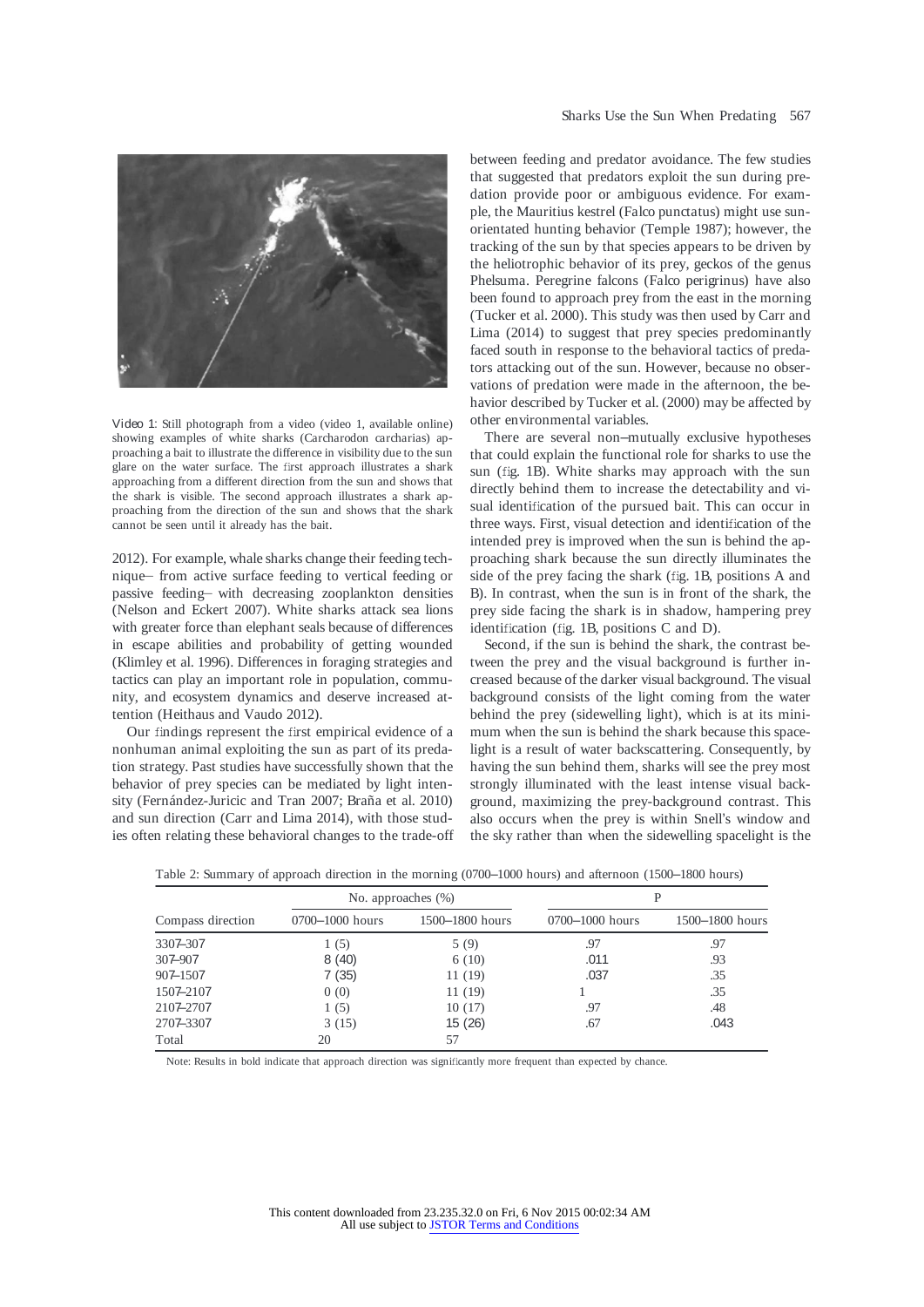visual background. The use of Snell's window to increase prey detectability during white shark predatory behavior has previously been conceptually demonstrated but was not statistically tested (Martin and Hammerschlag 2012).

Third, the observed approach strategy can also be explained by white sharks avoiding the sun inside Snell's window either anywhere in their field of view or close to the line of sight toward the prey, which would affect their visual ability to track the bait. When the sun strikes their retina, it results in an excess of sunlight in the eye chamber, which reduces retinal image contrast and visual resolution. Such an effect has been referred to as disability glare (Koch 1989; Martin and Katzir 2001) and has been proposed to explain why prey can take longer to detect predators in sunlit compared with shaded areas (Fernández-Juricic et al. 2012). Moreover, if the sun is close to or behind the prey, then the sun directly interferes with the prey image. Considering that most elasmobranchs have a monocular visual field of ∼1707 (McComb et al. 2009), sharks would need to position the sun within an ∼207segment directly behind them to align the blind area toward the sun and avoid having the sun striking their retinas during an approach (fig. 1B, position A). This is close to the 307range of angles that we observed. The ability to detect and identify prey would be maximized when the sun is directly behind the shark (position A) and would fall off as the angle between the shark and the sun approaches 907. This is supported by the significantly reduced variance of attack angles compared with the variance if approaches were homogeneous across the 1807 segment with the sun behind the sharks. It is possible that sharks can tolerate the sun striking their retina and still attack successfully, as long as the sun is not within a few degrees of the prey direction. This would predict a much larger range of attack directions than simply keeping the sun off the retina. However, without knowing the critical angle of image interference, and considering that sharks are constantly making minor angle changes, it is impossible to predict what the attack angle variance should be. In any case, it is likely that both visual contrast and avoiding sun on the retina are affecting the sharks' behavior simultaneously.

Concealment is another explanation for our results. Sharks occasionally attack prey when the prey's head is above water (e.g., pinnipeds or birds). White sharks might approach such prey with the sun directly behind them (fig. 1B, position A) to exploit the surface sun glare and decrease their detectability to a targeted prey above the water surface (video 1). Although seabirds are not considered frequent prey of white sharks, birds have been found in their stomachs (Bass et al. 1975; Malcolm et al. 2001). They are also responsible for the majority of the injured and dead African penguins recovered from St. Croix and Bird Islands, South Africa (Randall et al. 1988), with evidence of attempted predation on seabirds observed at Dyer Island, South Africa (Johnson et al. 2006), and the Neptune Islands, South Australia (C. Huveneers, personal observation). Obviously, penguins and seals could have been attacked while underwater. Nevertheless, the initial attack could occur when a prey's head is above the water surface. In this case, on a sunny day, the prey will see a large patch of sun glare from the water surface in the direction of the sun, hiding an approaching shark (video 1). This would work only if the sun was behind the shark, allowing its movement to be concealed by the glare corridor. (fig. 1B, position A). This approach direction was the one used most often by sharks on sunny days (fig. 1A).

To date, white sharks have been shown to predate around dawn and dusk (Fallows et al. 2012) and to ambush from depth (Martin and Hammerschlag 2012). Sun hiding could also improve the success rate of attacks and may be a further reason why white sharks show increased predation activity and success around dawn and dusk, when directionality of sun light and effects of sun glare are strongest (Hammerschlaget al. 2006). Future studies should account for sun angle, distance, and depth for each type of prey (e.g., fishes, pinnipeds, seabirds) during experimental and natural predatory events to attempt to disentangle and estimate the relative contributions of the multiple explanations for white sharks to expressly approach with the sun directly behind them.

In our study, a section of tuna was used to elicit predatory behavior in white sharks, since it would have been logistically difficult to collect as many observations of the initial approach direction during natural predations. Consequently, we cannot infer that white sharks use this predatory strategy when hunting a live prey. Nevertheless, it shows the ability of some white sharks to track the position of the sun and then use this cue to coordinate the direction of their approach toward an object of interest, which is likely to be a nontrivial cognitive task. Not only was the sun's position constantly shifting but also the relative position of the bait was continually changing as a result of currents, wind, and the actions of the bait handler. Thus, even if sharks simply positioned themselves with both eyes receiving the same amount of light to place themselves with the sun directly behind them, they would need to simultaneously monitor light levels and bait position to exploit the sun. White sharks, therefore, have sufficient behavioral flexibility to modify their behavior in real time in response to two fluctuating environmental cues. This behavior may well be underpinned by perceptualmotor feedback (Taylor et al. 2010, 2012). Future work will focus on describing the interindividual variation in white shark predation strategies and the cognitive mechanisms that underpin them.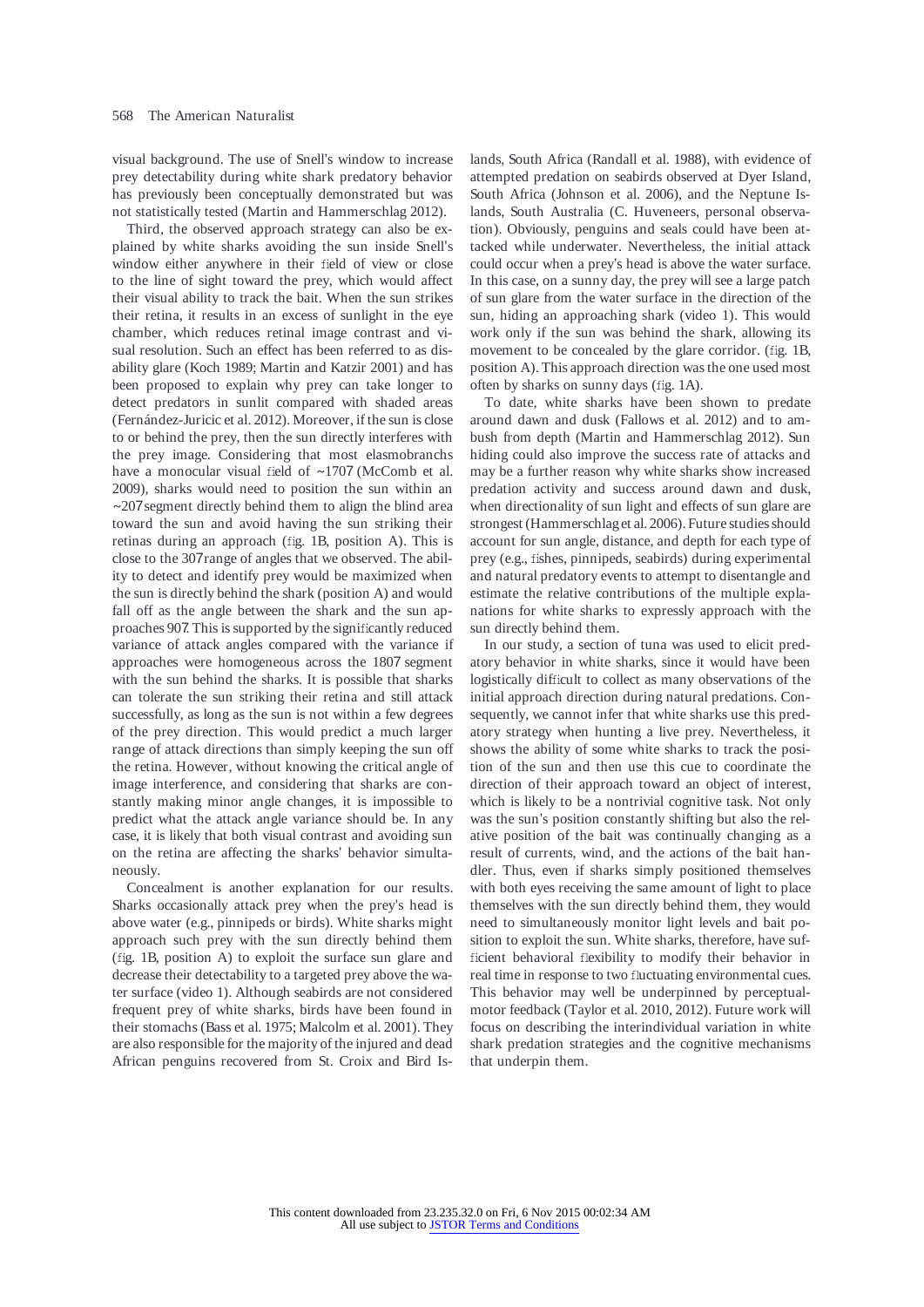#### Acknowledgments

This work was supported by the Fox Shark Research Foundation (D.H.) and Marine Innovation South Australia (C.H.). Rodney Fox Shark Expeditions and Calypso Star Charters are thanked for the in-kind support to undertake the fieldwork. We thank Convergen for early graphics and visual presentation of the data. B. Bruce, C. Dudgeon, J. Mitchell, W. Robbins, and T. Suddendorf are thanked for early discussion about the study and constructive comments, which improved the manuscript.

#### Literature Cited

- Anderson, S. D., T. K. Chapple, S. J. Jorgensen, A. P. Klimley, and B. A. Block. 2011. Long-term individual identification and site fidelity of white sharks, Carcharodon carcharias, off California using dorsal fins. Marine Biology 158:1233–1237.
- Anderson, S. D., A. P. Klimley, P. Pyle, and R. P. Henderson. 1996. Tidal height and white shark predation at the Farallon Islands, California. Pages 275–279 in A. P. Klimley and D. G. Ainley, eds. Great white sharks: the biology of Carcharodon carcharias. Academic Press, San Diego, CA.
- Bass, A. J., J. D. D'Aubrey, and N. Kistnasamy. 1975. Sharks of the east coast of Southern Africa. IV. The families Odontaspididae, Scapanorhynchidae, Isuridae, Cetorhinidae, Alopiidae, Orectolobiae and Rhiniodontidae. Page Investigational Report 39. Oceanographic Research Institute, Durban, South Africa.
- Bolnick, D. I., R. Svanbäck, J. A. Fordyce, L. H. Yang, J. M. Davis, C. D. Hulsey, and M. L. Forister. 2003. The ecology of individuals: incidence and implications of individual specialization. American Naturalist 161:1–28.
- Braña, F., L. Prieto, and P. González-Quirós. 2010. Habitat change and timing of dusk flight in the Eurasian woodcock: a trade-off between feeding and predator avoidance? Annales Zoologici Fennici 47:206–214.
- Bruce, B. D., J. D. Stevens, and H. Malcolm. 2006. Movements and swimming behaviour of white sharks (Carcharodon carcharias) in Australian waters. Marine Biology 150:161–172.
- Carr, J. M., and S. L. Lima. 2014. Wintering birds avoid warm sunshine: predation and the costs of foraging in sunlight. Oecologia (Berlin) 174:713–721.
- Chapple, T. K., S. J. Jorgensen, S. D. Anderson, P. E. Kanive, A. P. Klimley, L. W. Botsford, and B. A. Block. 2011. A first estimate of white shark, Carcharodon carcharias, abundance off central California. Biology Letters 7:581–583.
- Cliff, G., S. F. J. Dudley, and B. Davis. 1989. Sharks caught in the protective gill nets off Natal, South Africa. 2. The great white shark Carcharodon carcharias (Linnaeus). South African Journal of Marine Science 8:131–144.
- Cortés, E. 1999. Standardized diet compositions and trophic levels of sharks. ICES Journal of Marine Science 56:707–717.
- Darwin, C. 1871. The descent of man, and selection in relation to sex. J. Murray, London.
- Dawkins, R., and J. R. Krebs. 1979. Arms races between and within species. Proceedings of the Royal Society B: Biological Sciences 205:489–511.
- Dicken, M. L. 2008. First observations of young of the year and juvenile great white sharks (Carcharodon carcharias) scavenging from a whale carcass. Marine and Freshwater Research 59:596–602.
- Dill, L. M. 1983. Adaptive flexibility in the foraging behavior of fishes. Canadian Journal of Fisheries and Aquatic Sciences 40:398–408.
- Domeier, M. L., and N. Nasby-Lucas. 2007. Annual re-sightings of photographically identified white sharks (Carcharodon carcharias) at an eastern Pacific aggregation site (Guadalupe Island, Mexico). Marine Biology 150:977–984.
- Domeier, M. L., N. Nasby-Lucas, and C. H. Lam. 2012. Fine-scale habitat use by white sharks at Guadalupe Island, Mexico. Page 121–132 in M. L. Domeier, ed. Global perspectives on the biology and life history of the white shark. CRC, Boca Raton, FL.
- Dudley, S. F. J., M. D. Anderson-Reade, G. S. Thompson, and P. B. McMullen. 2000. Concurrent scavenging off a whale carcass by great white sharks, Carcharodon carcharias, and tiger sharks, Galeocerdo cuvier. Fishery Bulletin 98:646–649.
- Endler, J. A. 1991. Interactions between predators and prey. Page 169– 196 in J. R. Krebs and N. B. Davies, eds. Behavioural ecology. Blackwell Scientific, Oxford.
- Fallows, C., R. A. Martin, and N. Hammerschlag. 2012. Comparisons between White Shark–pinniped interactions at Seal Island (South Africa) with other sites in California. Pages 1052 117 in M. L. Domeier, ed. Global perspectives on the biology and life history of the white shark. CRC, Boca Raton, FL.
- Fernández-Juricic, E., M. Deisher, A. C. Stark, and J. Randolet. 2012. Predator detection is limited in microhabitats with high light intensity: an experiment with brown-headed cowbirds. Ethology 118: 341–350.
- Fernández-Juricic, E., and E. Tran. 2007. Changes in vigilance and foraging behaviour with light intensity and their effects on food intake and predator detection in house finches. Animal Behaviour 74:1381–1390.
- Greenwood, J. A., and D. Durand. 1955. The distribution of length and components of the sum of n random unit vectors. Annals of Mathematical Statistics 26:226–256.
- Hammerschlag, N., R. A. Martin, and C. Fallows. 2006. Effects of environmental conditions on predator-prey interactions between white sharks (Carcharodon carcharias) and Cape fur seals (Arctocephalus pusillus pusillus) at Seal Island, South Africa. Environmental Biology of Fishes 76:341–350.
- Heithaus, M. R., A. Frid, J. J. Vaudo, B. Worm, and A. J. Wirsing. 2010. Unraveling the ecological importance of elasmobranchs. Pages 611–639 in J. C. Carrier, J. A. Musick, and M. R. Heithaus, eds. Sharks and their relatives. II. Biodiversity, adaptive physiology, and conservation. CRC, Boca Raton, FL.
- Heithaus, M. R., A. Frid, A. J. Wirsing, and B. Worm. 2008. Predicting ecological consequences of marine top predator declines. Trends in Ecology and Evolution 23:202–210.
- Heithaus, M. R., and J. J. Vaudo. 2012. Predator-prey interactions. Pages 505–546 in J. C. Carrier, J. A. Musick, and M. R. Heithaus, eds. Biology of sharks and their relatives. CRC, Boca Raton, FL.
- Heithaus, M. R., A. J. Wirsing, D. Burkholder, J. Thomson, and L. M. Dill. 2009. Towards a predictive framework for predator risk effects: the interaction of landscape features and prey escape tactics. Journal of Animal Ecology 78:556–562.
- Helfman, G. S., and D. L. Winkleman. 1991. Energy trade-offs and foraging mode choice in American eels. Ecology 72:3102 318.
- Huveneers, C., D. Holman, R. Robbins, A. Fox, J. A. Endler, and A. H. Taylor. 2014. Data from: White sharks exploit the sun dur-